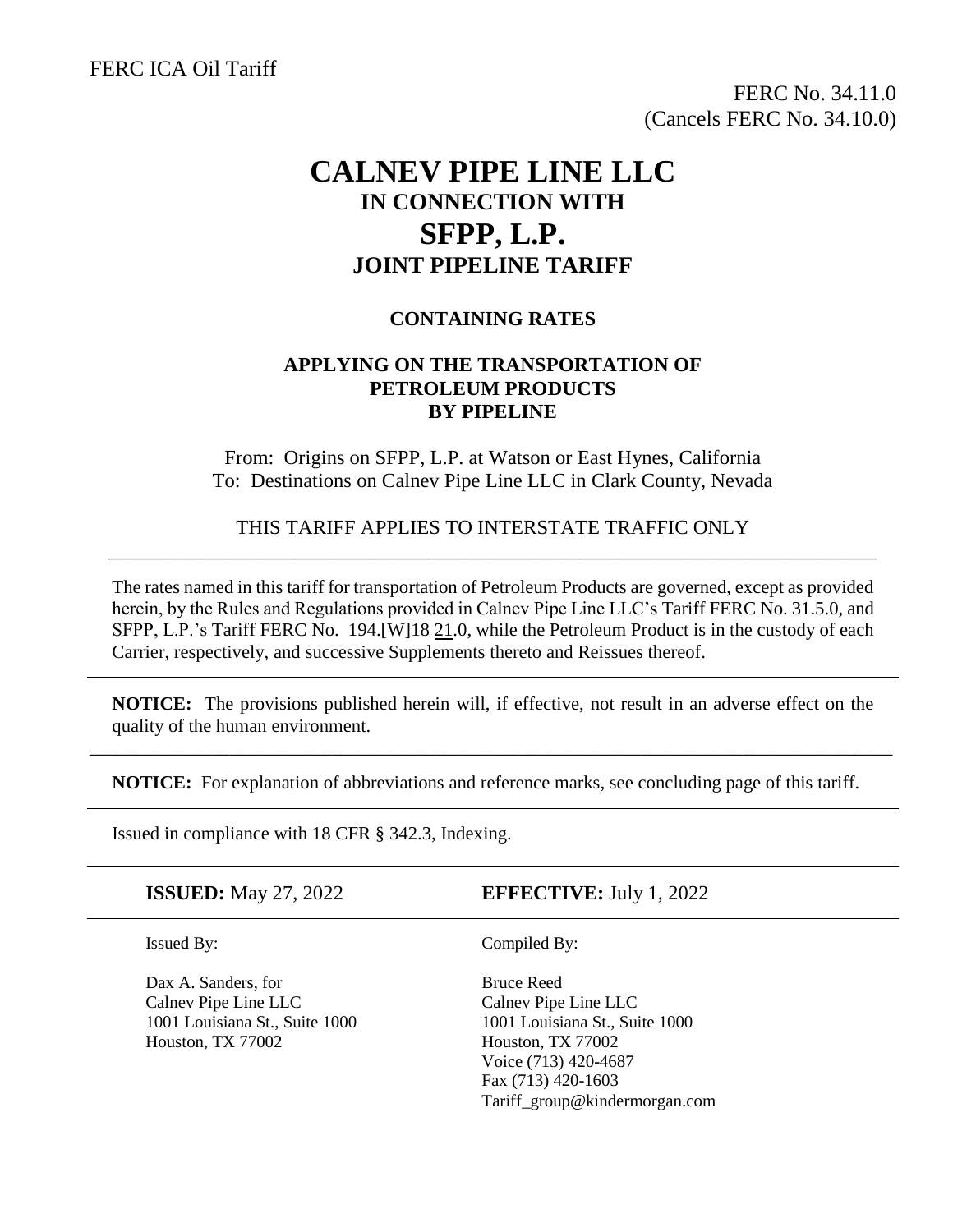| Origin (on SFPP)                                                                                                                                  | Destination (on Calnev)                                 | Rates In Cents Per Barrel |  |  |  |
|---------------------------------------------------------------------------------------------------------------------------------------------------|---------------------------------------------------------|---------------------------|--|--|--|
| Watson or East Hynes,<br>Los Angeles County,                                                                                                      | McCarran International Airport,<br>Clark County, Nevada | $\Pi$ 206.93 ①            |  |  |  |
| California                                                                                                                                        | North Las Vegas,<br>Clark County, Nevada                | $[I]$ 206.93              |  |  |  |
| Routing:                                                                                                                                          |                                                         |                           |  |  |  |
| Via SFPP, L.P. from Watson or East Hynes to Colton, California.<br>Via Calnev Pipe Line LLC from Colton California to Destinations listed herein. |                                                         |                           |  |  |  |

## **Item 310. Joint Rates**

| Item 320. Terminal Charges (as stated in Calnev's Local Pipeline Tariff, FERC No. [W]32.42 13.0) |                                                                                                                                                                                                                                                                                                        |  |  |
|--------------------------------------------------------------------------------------------------|--------------------------------------------------------------------------------------------------------------------------------------------------------------------------------------------------------------------------------------------------------------------------------------------------------|--|--|
| 320.1                                                                                            | Carrier provides terminal facilities and services at its North Las Vegas Terminal<br>commencing at the delivery manifold.                                                                                                                                                                              |  |  |
| 320.2                                                                                            | Separate terminal agreements, in accordance with this tariff and Carrier's Rules and<br>Regulations Tariff (FERC No. 31.5.0), may be required by Carrier before any duty to<br>provide terminal facilities and services shall arise.                                                                   |  |  |
| 320.3                                                                                            | In addition to the transportation and other services provided herein, a charge of [I] 44.06<br>cents per Barrel of Petroleum Product or Transmix will be made for such terminal facilities<br>and services provided by Carrier.                                                                        |  |  |
| 320.4                                                                                            | Additionally, Carrier will charge [U] 6.5 cents per Barrel of Petroleum Product transferred<br>after initial delivery at the request of Customer. For this purpose, a "transfer" is defined as<br>either a change of ownership or a physical relocation of product within such terminal<br>facilities. |  |  |

| <b>Exceptions to RULES AND REGULATIONS</b><br>Calnev Pipe Line LLC Tariff FERC No. 31.5.0, and SFPP, L.P.'s Tariff<br>FERC No. 194. [W] 18 21.0, Supplements thereto and Reissues thereof. |                      |               |                  |  |  |
|--------------------------------------------------------------------------------------------------------------------------------------------------------------------------------------------|----------------------|---------------|------------------|--|--|
| <b>Item 40. Minimum Batch and Delivery Requirements</b>                                                                                                                                    |                      |               |                  |  |  |
| Minimum Batch sizes at Origin and Delivery Barrels at Destination are shown in the table below.                                                                                            |                      |               |                  |  |  |
| Origin                                                                                                                                                                                     | Destination          | Minimum Batch | Minimum Delivery |  |  |
| <b>Watson or East Hynes</b><br>Los Angeles County,<br>California                                                                                                                           | <b>All Locations</b> | 5,000 Bbls    | 2,500 Bbls       |  |  |